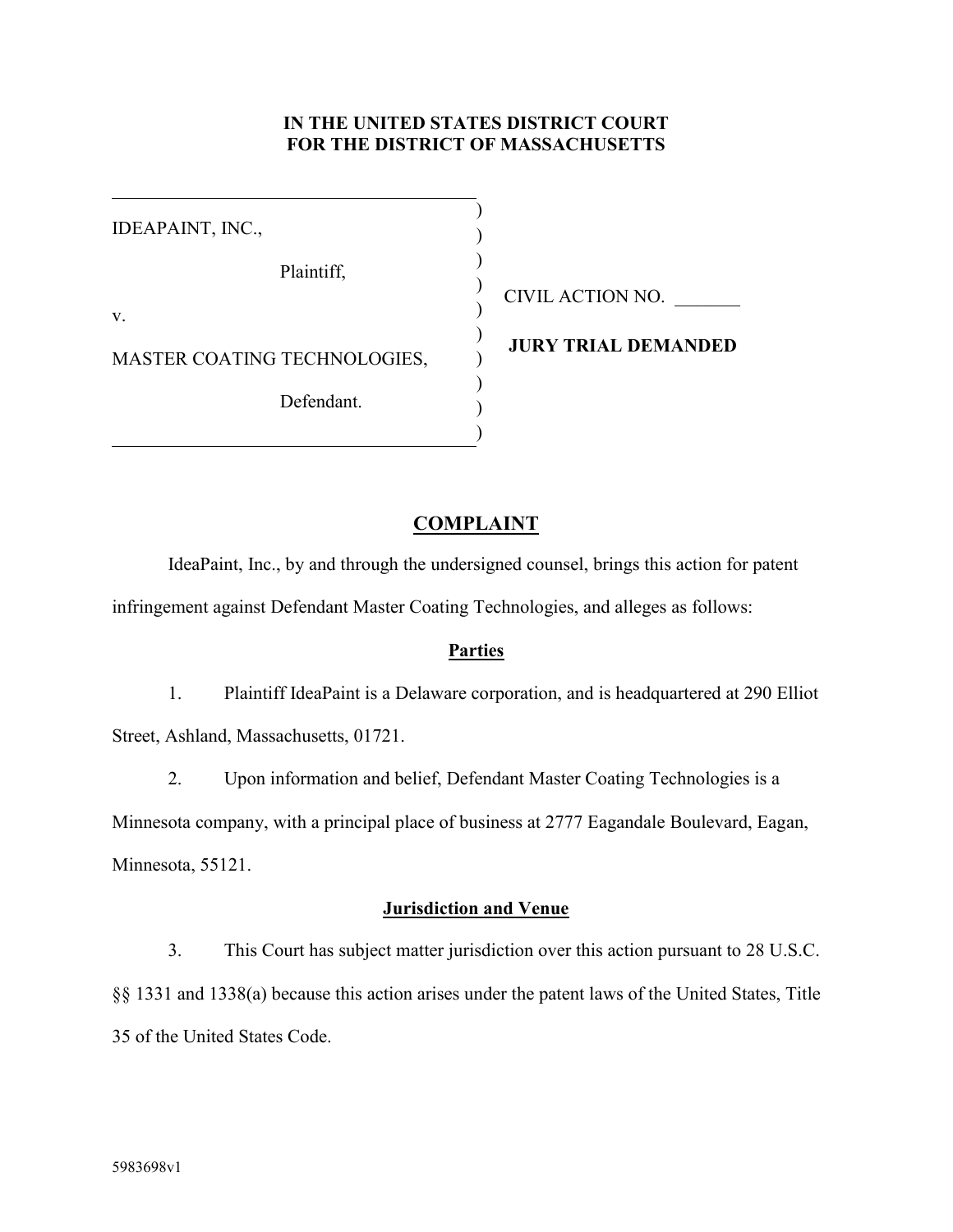4. This Court has personal jurisdiction over Master Coating Technologies because Master Coating Technologies (a) knowingly transacts a large volume of business in Massachusetts, (b) on information and belief, has engaged in, and made meaningful preparations to engage in, infringing conduct in Massachusetts, and (c) has caused, and is causing, injury in Massachusetts by reason of its conduct within and outside of the Commonwealth.

5. Venue is proper in this Court pursuant to 28 U.S.C. § 1391(b) and (c) and § 1400(b), because Master Coating Technologies (a) is subject to personal jurisdiction in this district and/or (b) upon information and belief, has committed acts of patent infringement in this District.

#### **The '653 Patent**

6. IdeaPaint is engaged in the business of developing, making, and selling high performance specialty coatings and accessories, including dry erase paint, among other products. Dry erase paint may be applied to a myriad of surfaces, like walls, to create a writeable, erasable surface.

7. On November 13, 2012, the United States Patent and Trademark Office lawfully issued United States Patent No. 8,309,653 (the "'653 patent"), entitled "Ambient Cure Water-Based Coatings for Writable-Erasable Surfaces." A true and accurate copy of the '653 patent is attached hereto as Exhibit A.

8. IdeaPaint is the assignee of the '653 patent and has the right to sue for infringement thereof.

### **Count 1: Patent Infringement by Master Coating Technologies**

9. IdeaPaint reasserts and realleges paragraphs 1 through 8 of this Complaint as if fully set forth herein.

- 2 -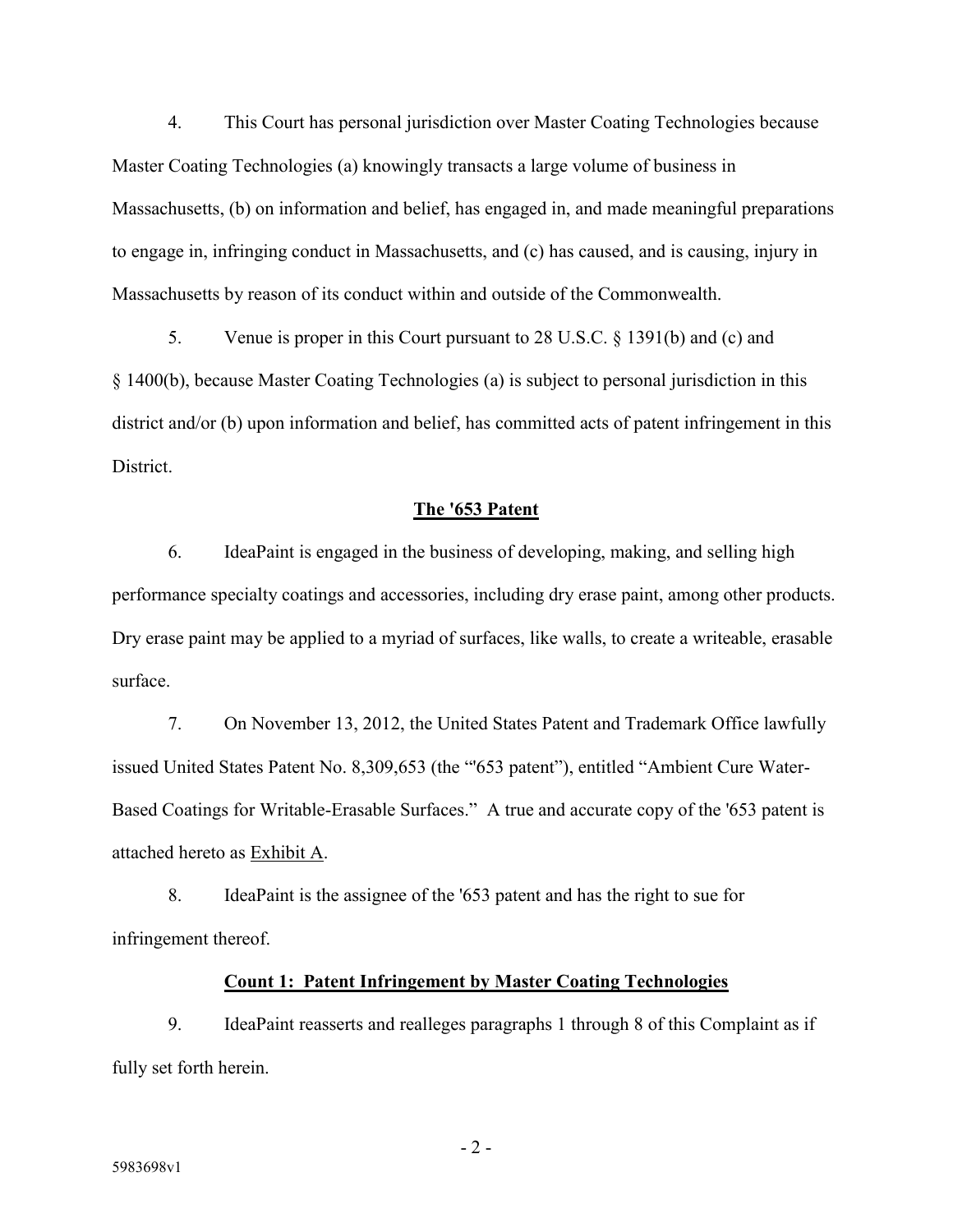10. Master Coating Technologies is in the business of designing, manufacturing, marketing, distributing, and selling a variety of specialty coating products, including dry erase paint. Master Coating Technologies currently manufactures, markets, and sells dry erase paint products, including those known as "ClearErase," "WriteErase" and "Wink."

11. Master Coating Technologies has infringed and continues to infringe the '653 patent, either directly, indirectly, literally or under the doctrine of equivalents, by, *inter alia*, making, using, importing, offering to sell, and/or selling products that infringe the '653 patent, including without limitation, the "ClearErase," "WriteErase" and "Wink" products.

12. Master Coating Technologies has and continues to indirectly infringe the '653 patent by contributing to and/or inducing others to infringe. Master Coating Technologies offers to sell and/or sells dry erase paint products, including without limitation "ClearErase," to downstream customers with the intention that the customers' use of the products will constitute infringement of the '653 patent, and the products have no substantial non-infringing uses. As an example, Master Coating Technologies instructs downstream customers concerning the use of its "ClearErase" product (*See* Exhibit B; Exhibit C), a use that infringes the '653 patent. Moreover, Master Coating Technologies knew or should have known that its downstream customers' use of the products constitutes infringement of the '653 patent.

13. Master Coating Technologies' infringement of the '653 patent has been, and continues to be, willful, deliberate and objectively reckless. Master Coating Technologies' willful conduct provides a basis for this Court to award enhanced damages pursuant to 35 U.S.C. § 284 and makes this an exceptional case within the meaning of 35 U.S.C. § 285.

14. Master Coating Technologies' infringing conduct has caused, is causing, and/or will continue to cause irreparable injury and damage to IdeaPaint, unless enjoined by this Court.

- 3 -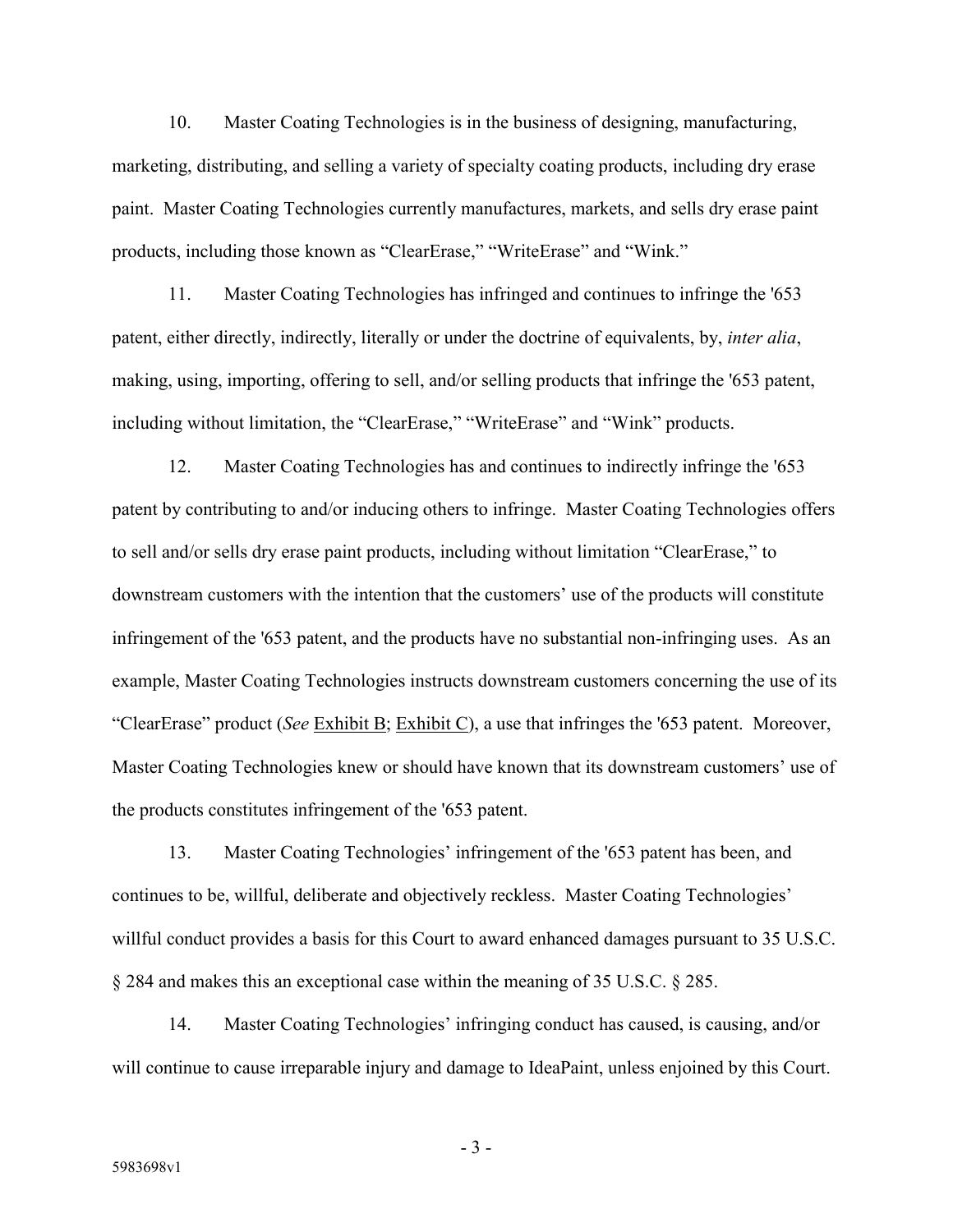### **PRAYER FOR RELIEF**

WHEREFORE, IdeaPaint respectfully requests that this Court enter judgment:

1. That Master Coating Technologies has infringed, and is infringing, one or more claims of the '653 patent;

2. Awarding damages to IdeaPaint caused by Master Coating Technologies' infringement and enter judgment for IdeaPaint in that amount, plus interest and costs;

3. Finding that Master Coating Technologies' infringement has been willful and deliberate and award up to treble damages to IdeaPaint pursuant to 35 U.S.C. § 284;

4. Finding that this case is exceptional, within the meaning of 35 U.S.C. § 285, and ordering Master Coating Technologies to pay IdeaPaint's reasonable attorneys' fees pursuant to 35 U.S.C. § 285;

5. Entering a preliminary and/or permanent injunction enjoining Master Coating Technologies, their officers, directors, agents, servants and employees, and all persons in active concert or participation with them, from infringing the '653 patent; and

6. Granting IdeaPaint such other relief as the Court deems just and proper.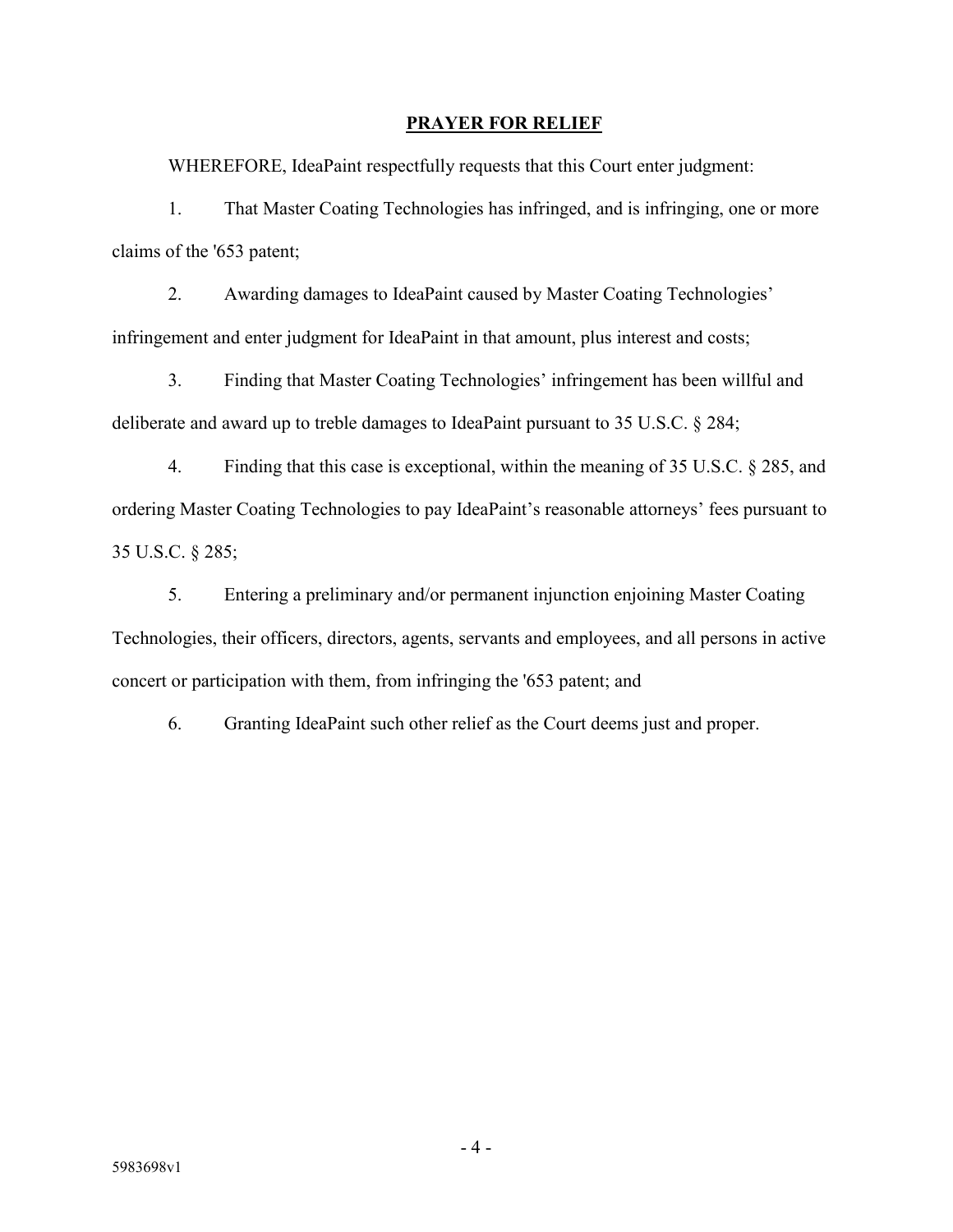## **JURY TRIAL DEMANDED**

Pursuant to Federal Rule of Civil Procedure 38, IdeaPaint hereby respectfully requests a

jury trial on all issues triable of right by a jury.

Respectfully Submitted,

IDEAPAINT, INC.,

By its attorneys,

*/s/Michael E. Murawski*

Michael H. Bunis (BBO#: 566839) mbunis@choate.com Michael E. Murawski (BBO#: 669857) mmurawski@choate.com CHOATE, HALL & STEWART LLP Two International Place Boston, MA 02110 Tel.: (617) 248-5000 Fax: (617) 248-4000

Date: December 19, 2013